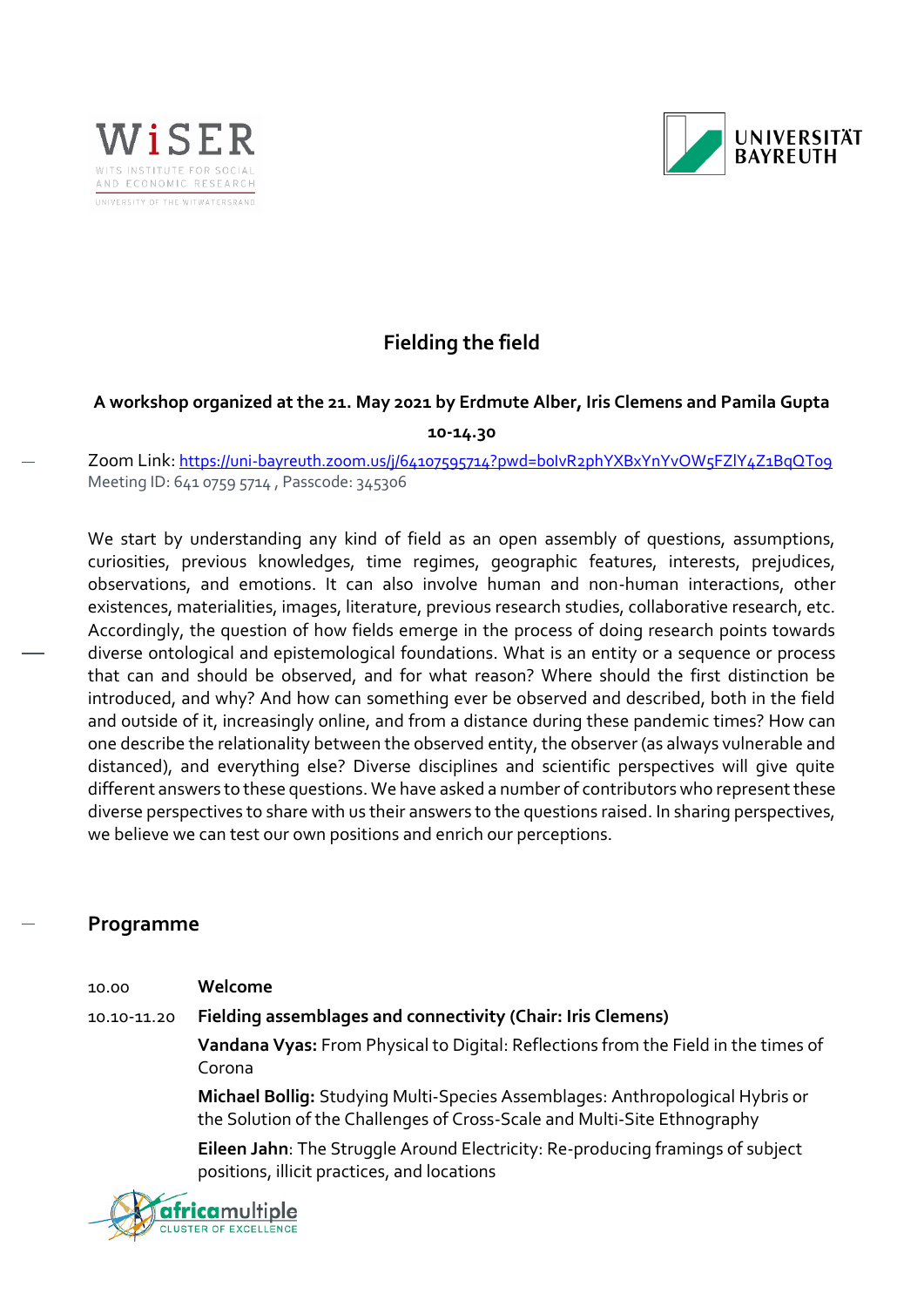**Paolo Galbazzi**: On debordering and rebordering fields and workers in ethnographic fieldwork

**11.20-11.35 Break**

| 11.35-12.45 | Fielding as algorythming and writing (Chair: Pamila Gupta)                                                                                             |
|-------------|--------------------------------------------------------------------------------------------------------------------------------------------------------|
|             | Penelope Papailias: The field in/of our algorithmic and datalogical everyday:<br>Rethinking subjectivity and temporality in the networked contemporary |
|             | Julia Pauli: Writing the Field, Reading the Field                                                                                                      |
|             | Susan Levine: Telling a story from fragments: The field as puzzle work                                                                                 |
| 12.45-13.01 | <b>Break</b>                                                                                                                                           |
| 13.00-14.10 | Fielding the self (Chair: Erdmute Alber)                                                                                                               |
|             | Joh Sarre: Constructing the gendered subject of the fieldworker: clothing,<br>belonging and surprises                                                  |
|             | Valerie Gruber: Fluid Fields: The Un/Making of the Research Field in<br>Transdisciplinary Knowledge Co-Production                                      |
|             | Paddy Kinyera: Fieldwork as reflective process: researchers as embodiments of<br>relationality                                                         |
|             | <b>Gokce Gunel and Chika Watanabe: Patchwork Ethnography</b>                                                                                           |
| 14.10-14.30 | <b>General discussion</b>                                                                                                                              |
|             |                                                                                                                                                        |

# **14.30** informal coming together and hanging out on **wonder.de**

# **Abstracts**

# **Studying Multi-Species Assemblages: Anthropological Hybris or the Solution of the Challenges of Cross-Scale and Multi-Site Ethnography**

#### Michael Bollig (University of Cologne)

Since three decades anthropological fieldwork is experimenting with cross-scale approaches. Anthropological fieldwork follows people, technologies, and ideas across spatial (and more rarely so) across temporal scales. Anthropologists study value chains and travelling concepts across spaces, social groups and temporal units. Multi-sited ethnography was an early methodological approach that attempted to solve the dilemma of different scales by following the objects of study. However, multi-sited fieldwork and cross-scale methodological approaches come with some costs. Field-workers have fewer chances to get well accustomed with the people they want to work with. There are fewer chances for participant observations. The assemblage approach made prominent by e.g. Anna Tsing and others in the past years radicalizes this approach and brings more challenges – but in many ways also opens new doors.

Anthropological case studies that serve as a point of orientation for this approach are Tsing's monograph on the Matsutake mushroom (Tsing 2015), LeCain's work on the mid-west Longhorn (LeCain 2017) and Münster's work on elephants in southern Indian conservation areas (Münster 2016). A look into such assemblages allows to go beyond the confinements of a nature-culture dichotomy, where humans use, degrade, or protect other species. The study of assemblages traces

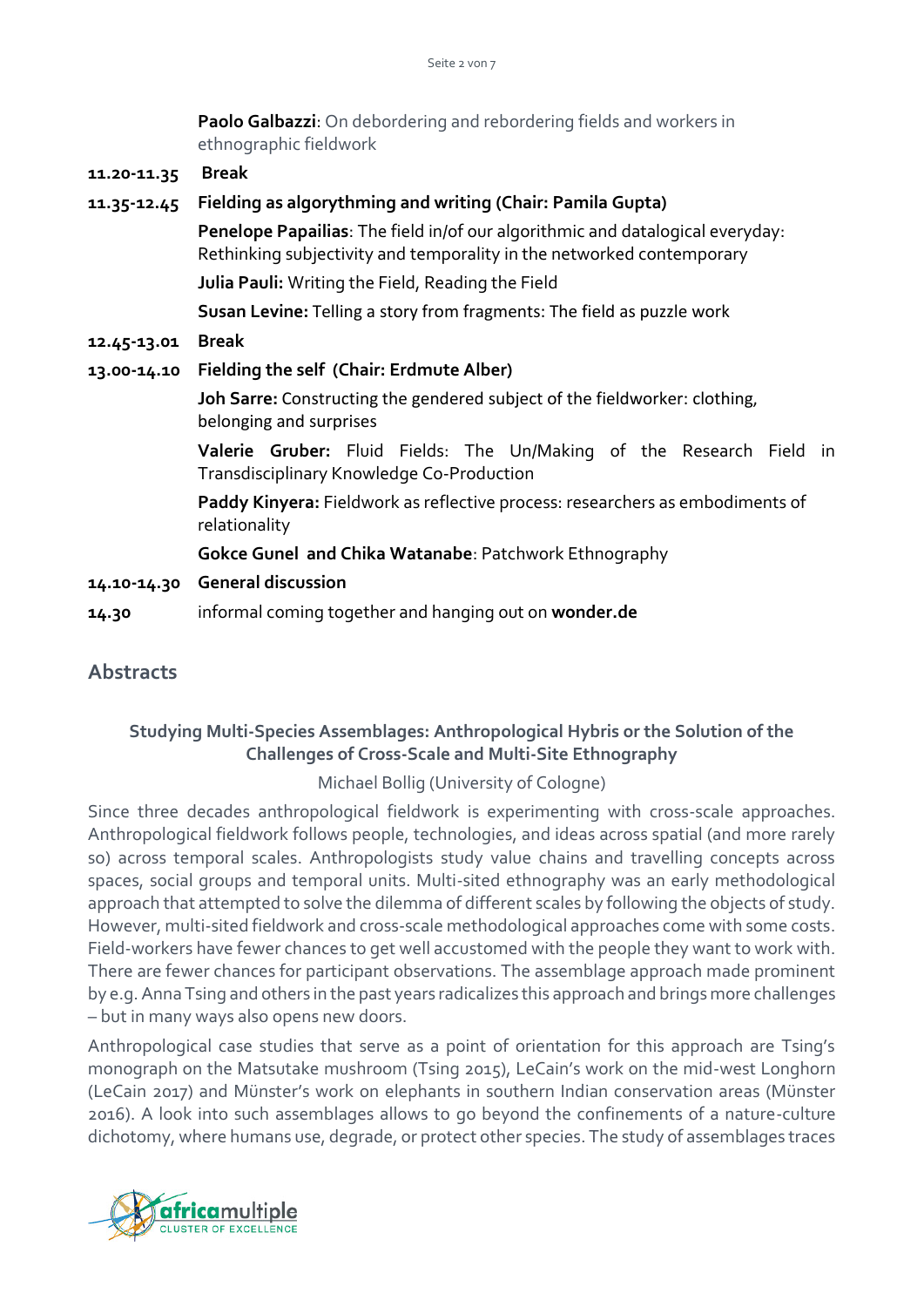the agency, historicity, and sociality of non-human species and humans. Assemblages are anchored in one species and trace interlinkages with other species, infrastructures, technologies, organizations, and legislations. But will this not make further demand's on the anthropologist's skill set and knowledge base. Tsing commands vast knowledge on a rare mushroom, LeCain displays amazing knowledge on the biology of the American Longhorn and the Japanese silk worm. Münster gained expertise in elephant behavior and disease patterns.

This presentation attempts to pinpoint the methodological needs of assemblage approaches in environmental anthropology, delineates the pertinent challenges and highlights (some of ) its theoretical promises. I do so in order to ground a project to come on multispecies entanglements in a conservation zone methodologically. So the final part of my presentation will be a sketch of ideas how to make use of the assemblage approach for my own project.

# **On debordering and rebordering fields and workers in ethnographic fieldwork**

# Paolo Gaibazzi (Bayreuth University)

In this contribution, I present very tentative reflections on re-fielding my ethnographic research on and around Ganbana, an anti-slavery movement in West Africa and the West African diaspora. The question I am reflecting on is less on the kind of content – the questions, objects/subjects, etc. – that constitute the field, but where the boundaries of the field and fieldwork are set, transcended and reinscribed. In the context of pandemic-induced immobility preventing me from undergoing field trips, I have redefined my field as a digital platform, and my trip as browsing and participating to an extent in chat groups. It was not simply a way of continuing my planned offline research through digital means. Whereas post-slavery relations in West Africa had long been a silenced topic, anti-slavery mobilization and counter-mobilization had made it a hot public issue. This debordering of the "object" of research enabled, in my understanding, a debordering of my research methods and questions, thereby shifting from the intimate, inter-personal context to the online public arena. However, in a conflict-ridden, polarized context, many interlocutors seemed to have gone offline or into self-silencing again: they avoided to voice their position for fear of repercussions. This led to a new mode of re-bordering. I began a cooperation with Alagie BK Sillah, a civil society and media person as well as my long-time research partner. Sillah helped to contact people more privately over the phone. At some point, he travelled to the Gambia from Europe, and he has thus been able to carry out classic fieldwork there. Moving offline has re-bounded not only the field but also the work on it around specific localities – me in home-office and Sillah in the "fieldsite". While this has raised practical and ethical questions, it has also provided additional ways of debordering our respective positions through cooperation across a distance in research and dissemination.

# **Fluid Fields: The Un/Making of the Research Field in Transdisciplinary Knowledge Co-Production**

# Valerie V. V. Gruber (Bayreuth University)

The quest for transdisciplinary research requires academics to collaborate with actors from heterogeneous fields, both inside and outside academia. In order to transcend disciplinary, social, symbolic or physical boundaries, co-producers of knowledge need to deal with multiple relations, theories and practices taken for granted in each field involved. This presentation explores how field alignments can be made between researchers, artists and activists in order to create synergies and

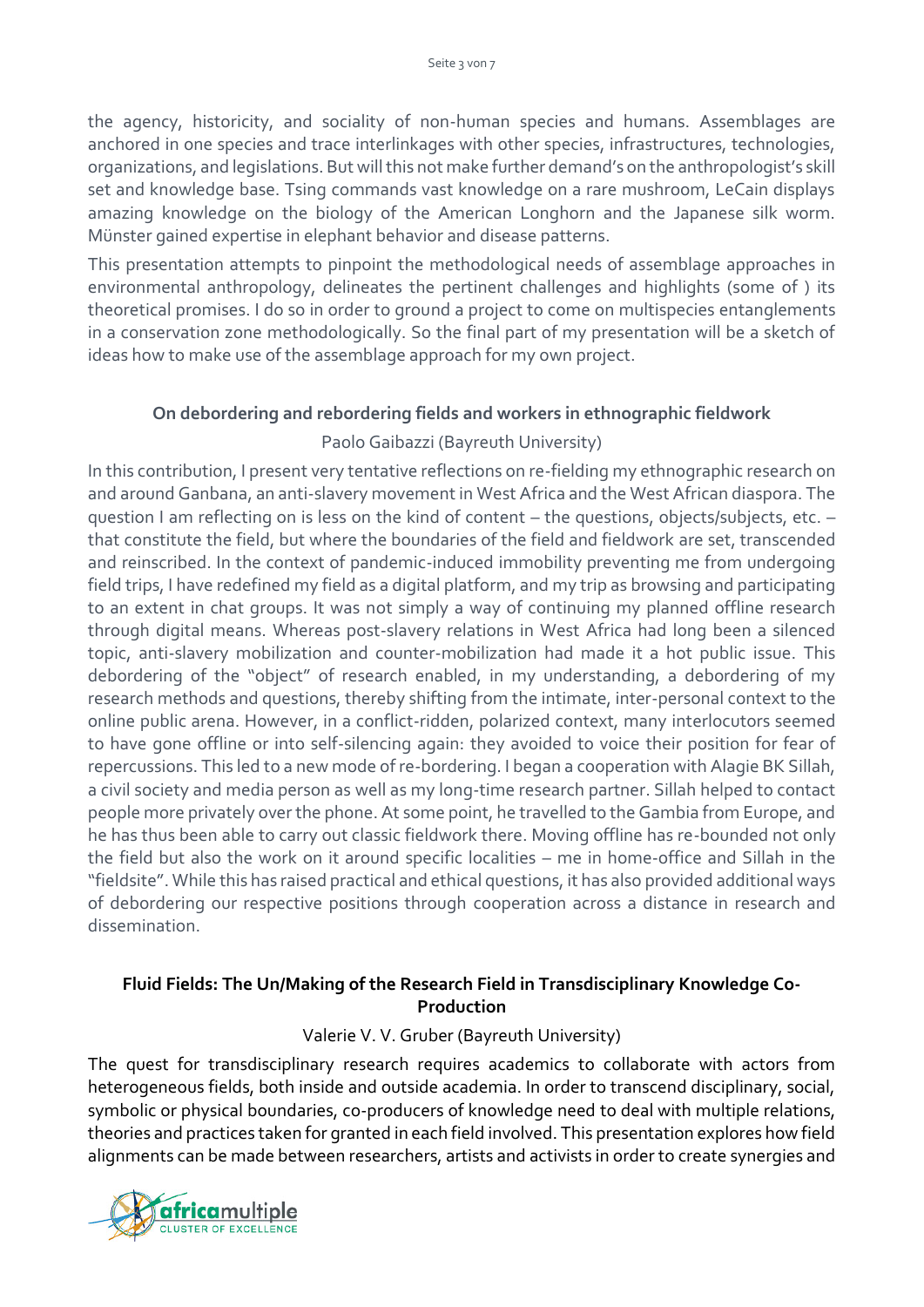produce knowledge collaboratively. It draws on a participatory research project developed with diverse actors from Brazil, Colombia, Mozambique, Cameroon and Germany, who share a common interest in understanding whether and how the arts can contribute to processes of transformation in communities afflicted by violence, racism and social exclusion. The reflection shows how the research field emerges as a fluid third space co-created by actors with specific knowledges and positionalities. Ultimately, this presentation raises fundamental questions on whose queries, assumptions, interests, theories and methodologies count as legitimate, giving them the power to (re)define a research field.

# **Patchwork Ethnography: Bringing to Light Our Intersecting Responsibilities**

# Gokce Gunel (Rice University) and Chika Watanabe (University of Manchester)

Patchwork ethnography is a proposal to bring to light how ethnographic practices are being reshaped by researchers' own lives and our multiple professional and personal commitments from childcare and health concerns, to financial, environmental, political, and temporal constraints, to relationship commitments at "home," to the transience of particular research subjects. We argue for consolidating the innovations that are already happening in anthropology out of necessity but remain black boxed. Patchwork ethnography helps us refigure what counts as knowledge and what does not, what counts as research and what does not, and how we can transform realities that have been described to us as "limitations" and "constraints" into openings for new insights. We hope this intervention provides a methodological framework and theoretical armor for those about to embark on research projects or others who may feel as if their research has reached an endpoint due to personal, financial, or practical reasons.

# **The struggle around electricity: Re-producing framings of subject positions, illicit practices, and locations**

#### Eileen Jahn (Bayreuth University)

In my doctoral project, I focus on the politics of access to electricity networks as they are mobilized in knowledge by undersupplied and precariously connected residents in South Africa, who pursue strategies of non-payment, self-connection, manipulation, and destruction of electricity infrastructures. Throughout the presentation, I address (1) the re-production of subject positions along colonial and class divisions in public discourses around electricity, (2) the illicit practices around electricity, and (3) the locations where these practices are generally said to occur. With this, I reflect on some challenges I encounter in constructing a research field while working with and against some of the assumptions underpinning hegemonic framings of the struggle around electricity in post-apartheid South Africa.

#### **Fieldwork as reflective process: researchers as embodiments of relationality**

#### Paddy Kinyera (Bayreuth University)

Researchers might generally agree that conducting fieldwork can be the most exciting part of knowledge production in the social sciences. The excitement with fieldwork is driven by the desire

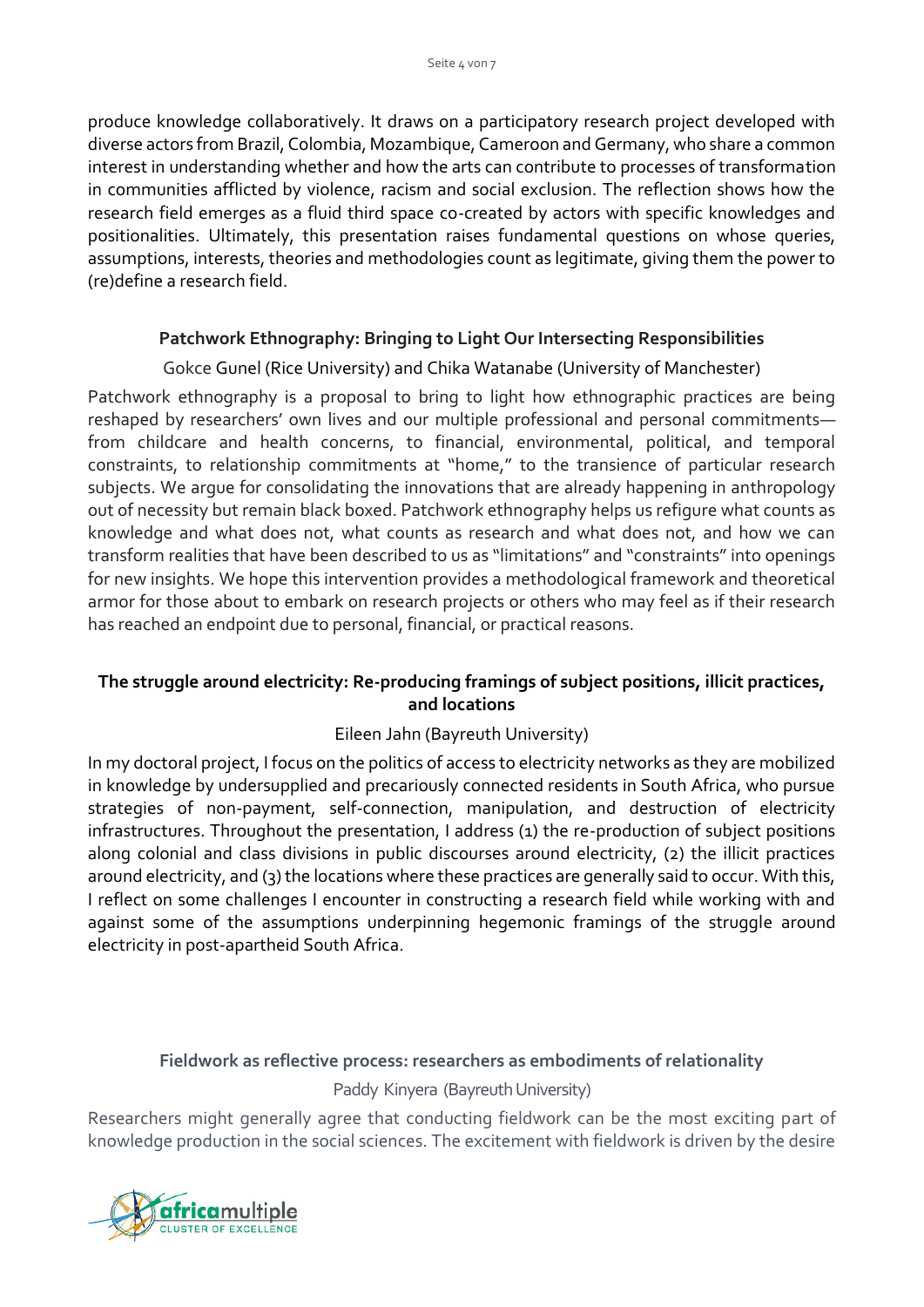to gain new forms of knowledge, experiences and to be able to constitute these experiences and "knowledges" into scientific discourses and debates. Preconceived research problems, wellformulated research questions, assumptions, objectives, designs and tools together, make research systematic and scientific. With fieldwork, real encounters by the researcher in the field, and the way they navigate through these realities do not only (re)shape the research process, but also make fieldwork more dependent on the researchers' conducts. From the onset, researchers constitute the spaces, the objects and the subjects of inquiry, and are urged to be "objective" about the inquiry. In this presentation, without necessarily contesting the call for objectivity in its entirety, I argue for a perspective in which the place of researcher-reflexivity in both the process of knowledge production and the final body of knowledge that they produce is clarified. I argue fieldwork is a heavily engaging relational practice in which researchers cannot be passive actors. Rather, they are integral parts of the field's "multiple" — an equally constituted subjects of research whose actions, interactions and relations with other elements of/in the field bring about new perspectives and worldviews.

#### **Telling a story from fragments: The field as puzzle work**

#### Susan Levine

The affective dimensions of conducting fieldwork on the frontlines of the covid pandemic in South Africa is marked by immobility and doing the opposite of what was possible at the height of AIDS denialism and the catastrophic – if not genocidal – response to treatment. The field for medical anthropologists was wide open and immersive. We marched in the streets to protest AIDS denialism; we made documentaries and screened them across the continent; we occupied hospitals and clinics in rural and urban parts of the country. Anthropologists were visible, unmasked, and the field was a zone of collapsing the borders of ethnography, activism, and forging close interpersonal relationships with people caught up in the tide of stemming the pandemic. My contribution reflects on the unfolding global covid pandemic from the claustrophobic zone of my living space. Crossing borders happens on zoom and gathering data on the pandemic includes watching SABC news and CNN. Social media sites, newspapers, WhatsApp messages and podcasts fill my brain like pieces of a puzzle with the work of telling a story, deep puzzle work or "patchwork" (Gunel and Watanabe 2021). I consider the zone of the fragmented field and the work of piecing together fragments and flashes of ethnographic insight. The world outside my home is a puzzle, a maze that I can no longer walk through, no space for conviviality and the kind of 'being there' that underpins the space formerly called, the field.

# **The field in/of our algorithmic and datalogical everyday: Rethinking subjectivity and temporality in the networked contemporary**

# Penelope Papailias (University of Thessaly)

During these pandemic times, "digital ethnography" - normally a "backwater" for the high theorists of our discipline - suddenly became a hot topic. Bibliographies and resources were shared widely as anthropologists scrambled to figure out how or if they could continue their research. As someone who has written extensively on issues of mediation and technoculture, I find this moment instructive to think about what was missing in anthropological conceptions of the field *before* the

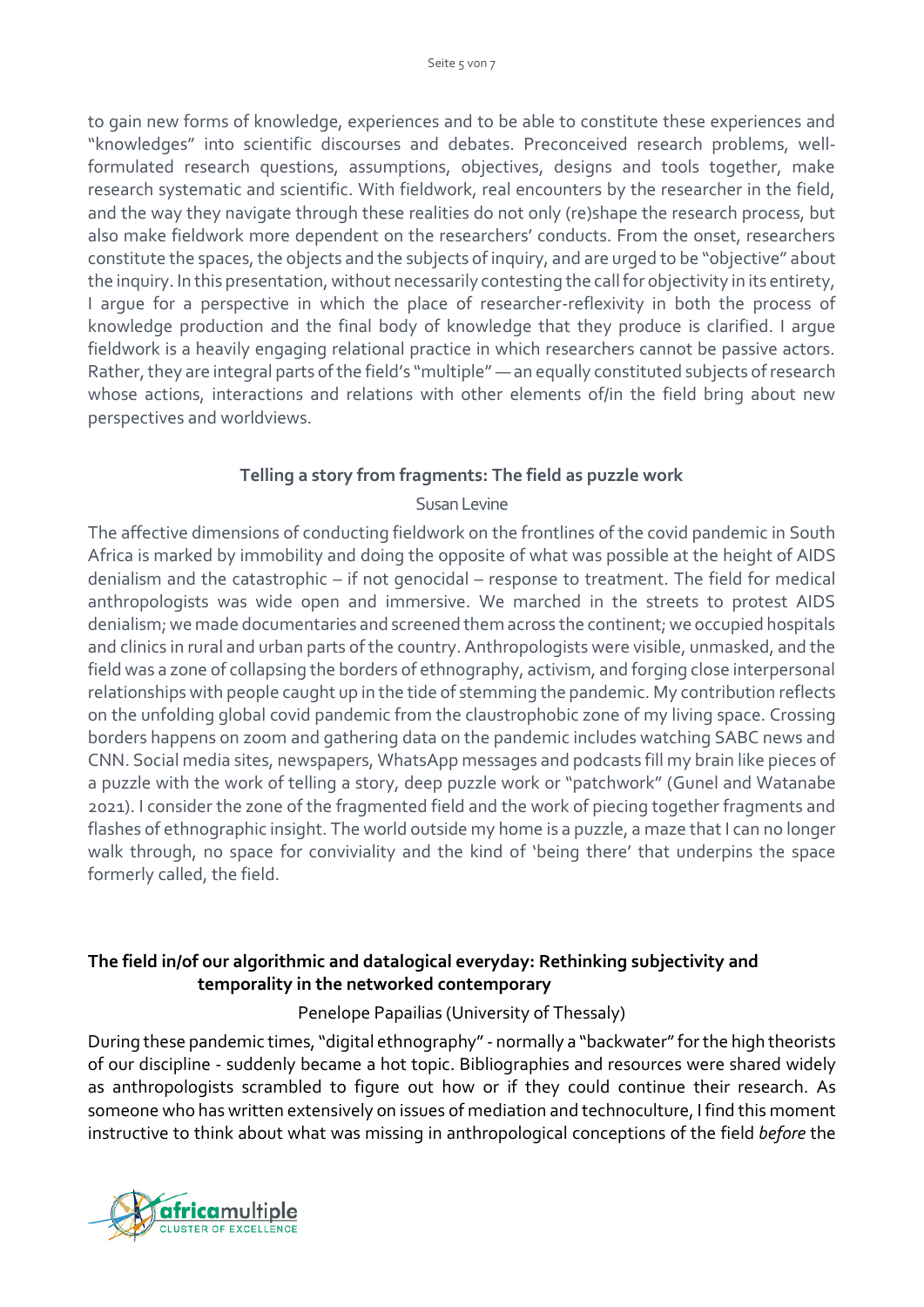pandemic supposedly upset our working patterns (that would also include much of "digital ethnography").

I will focus on two issues I feel are critical to refunctioning the field in relation to our networked contemporary: first, the implications of the "datalogical turn" and the distribution of **subjectivity** and bodily practices in terms of how we conceive both researcher and researched; secondly, how new forms of**temporality** associated with algorithmic memory, a continuously networked present and "lifelogging," impact the historical parameters of the field and the individual and collective histories of our interlocutors.

# **Writing the Field, Reading the Field**

# Julia Pauli (Universität Hamburg)

If an ethnographic monograph is the result of fieldwork in black and white, what then is the field? To answer this question, I suggest that it might be fruitful to go beyond a focus on the author/fieldworker and include the reader of ethnography. Many anthropologists extensively contemplate on how they do their fieldwork. To a much lesser extent, anthropologists ponder on how they later write about their fieldwork. Hardly ever, anthropologists consider who might read what they write. Reader-response criticism (Rezeptionsästhetik) from literary theory emphasizes the reader's role in creating any literary work. What is the reader's role in creating an ethnographic field?

# **Constructing the gendered subject of the fieldworker: clothing, belonging and surprises**

#### Joh Sarre (Bayreuth University)

Ethnographic fieldwork is a particular – one might even say peculiar – scientific method, involving human encounters and "impression management" (Berreman 1962) on many levels. The proposed paper approaches these encounters against the backdrop of the author's prolonged engagement with theories of belonging and the negotiation of difference, categories and in- or exclusion. Centering on 'gender' (in conjuncture with other intersectional categories), I ask how the gendered subject of the fieldworker is (de)constructed and negotiated in interaction. Drawing on clothing (choices) and related encounters during my own fieldwork in Kibera, Nairobi's most populous informal settlement, I explore the spatial, visual and embodied aspects of fieldwork-relationalities, and, in turn, the insights I was able to generate into negotiations of (dis)belonging, difference and sameness.

# **From physical to digital: Reflections from 'the field' in the times of Corona.**

#### Vandana Vyas

Many researchers were 'in the field' when the pandemic began and observed a close transformation of the field from social intimacy to digital connectivity. After funding, 'being in the field' is the most sought after activity in a researchers career. This paper presents the experiences of the researcher 'caught in the action' during the pandemic. It draws a parallel from pre-COVID, beginning of the pandemic and continuing challenges while doing an ethnographic study on 'actively ageing population of Baden-Württemberg' during 2019 and 2020. The paper discusses the researcher's reflections in challenging position during the pandemic, with protocols of doing ethnographic research was continuously changing. The paper argues that the initial pandemic measures did